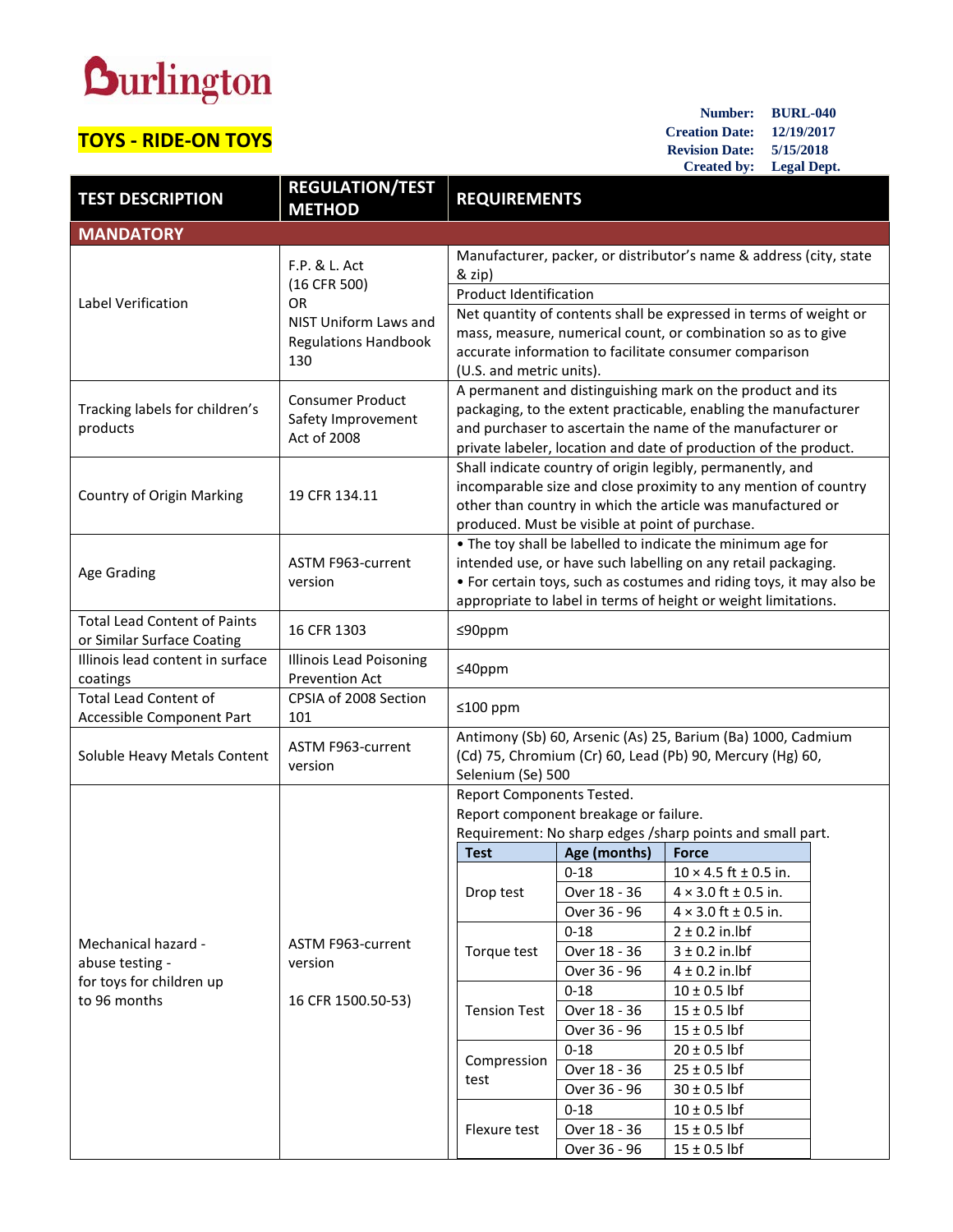

| <b>TEST DESCRIPTION</b>                              | <b>REGULATION/TEST</b><br><b>METHOD</b>               | <b>REQUIREMENTS</b>                                                                                                                                                                                                                                                                                                                                                                                                                                                                                                                                                                                                                                                                              |  |  |  |
|------------------------------------------------------|-------------------------------------------------------|--------------------------------------------------------------------------------------------------------------------------------------------------------------------------------------------------------------------------------------------------------------------------------------------------------------------------------------------------------------------------------------------------------------------------------------------------------------------------------------------------------------------------------------------------------------------------------------------------------------------------------------------------------------------------------------------------|--|--|--|
| Phthalates                                           | CPSIA sect. 108<br>Test method:<br>CPSC-CH-C1001-09.3 | - DEHP, DBP or BBP (For accessible plasticized material)<br>Each $\leq 0.1\%$ (1000 ppm)<br>- DIDP, DINP or DNOP (For accessible plasticized material that can<br>be placed in a child's mouth) Each $\leq$ 0.1% (1000 ppm)<br><b>Starting on 25-Apr-2018:</b><br>8 Phthalates<br>DEHP, DBP, BBP, DINP, DIBP, DPENP, DHEXP, DCHP<br>Each $\leq 0.1\%$<br><b>Exempted Plastics:</b><br>- Polypropylene (PP)<br>- Polyethylene (PE)<br>- Acrylonitrile Butadiene Styrene (ABS)<br>- High impact polystyrene (HIPS)<br>- Crystal and general-purpose polystyrene<br>- Medium-impact polystyrene (MIPS)<br>- Super-high-impact polystyrene (SHIPS)                                                   |  |  |  |
| <b>Small Parts</b>                                   | 16 CFR 1501                                           | Toys intended for children under 36 months (3 years) of age shall<br>not include removable, liberated components, or fragments of<br>toys before or after use and abuse                                                                                                                                                                                                                                                                                                                                                                                                                                                                                                                          |  |  |  |
| Accessible Sharp Points /<br><b>Sharp Edges</b>      | 16 CFR 1500.48/49                                     | Shall not contain any hazardous sharp edges before and after use<br>and abuse tests, if intended for children under 8 years of age.                                                                                                                                                                                                                                                                                                                                                                                                                                                                                                                                                              |  |  |  |
| California Prop 65                                   | Warning label or<br>applicable testing                | In lieu of warning label, product should meet all applicable Prop 65<br>requirements.                                                                                                                                                                                                                                                                                                                                                                                                                                                                                                                                                                                                            |  |  |  |
| Flammability                                         | ASTM F963-current ver.<br>16 CFR 1500.44              | Less Than 0.1"/Sec.                                                                                                                                                                                                                                                                                                                                                                                                                                                                                                                                                                                                                                                                              |  |  |  |
| Battery-Powered Ride-On<br>Toys: Producer's Markings | ASTM F963-current<br>version                          | Shall bear a permanent label or marking identifying the:<br>• Manufacturer or distributor,<br>• Place of business,<br>· Model numbers, and,<br>. Date of manufacture or date code that will allow determination<br>of, at a minimum, the month and year of manufacture<br><b>Location of labelling:</b><br>Toy (with permanent label or marking)                                                                                                                                                                                                                                                                                                                                                 |  |  |  |
| Safety Labeling for Battery-<br>Powered Ride On Toys | ASTM F963-current<br>version                          | Toy shall carry safety labeling in according with 5.3, consisting of<br>the signal word "WARNING" and contain, at a minimum, text<br>which clearly conveys the following:<br>WARNING<br>(a) To reduce the risk of injury, adult supervision is required. Never<br>use in roadways, near motor vehicles, on or near steep inclines or<br>steps, swimming pools or other bodies of water; always wear<br>shoes, and never allow more than<br>rider(s)<br>(b) RISK OF FIRE. Do not bypass. Replace only with _____.<br>(Note: This warning must be placed at the location of any user<br>replaceable fuse or circuit protection device. Manufacturer should<br>state the part number or equivalent. |  |  |  |
| <b>MANDATORY STATES REGULATIONS</b>                  |                                                       |                                                                                                                                                                                                                                                                                                                                                                                                                                                                                                                                                                                                                                                                                                  |  |  |  |
| <b>Plastic Bag Warnings</b>                          | Various state laws                                    | Plastic bags with a thickness of less than 1 mil (0.001 inch) having<br>an opened end larger than 5 inches in diameter shall contain the<br>following warning statement or equivalent:<br>WARNING: To avoid danger of suffocation, keep this plastic bag<br>away from babies and children. Do not use this bag in cribs, beds,<br>carriages or playpens. This bag is not a toy.                                                                                                                                                                                                                                                                                                                  |  |  |  |